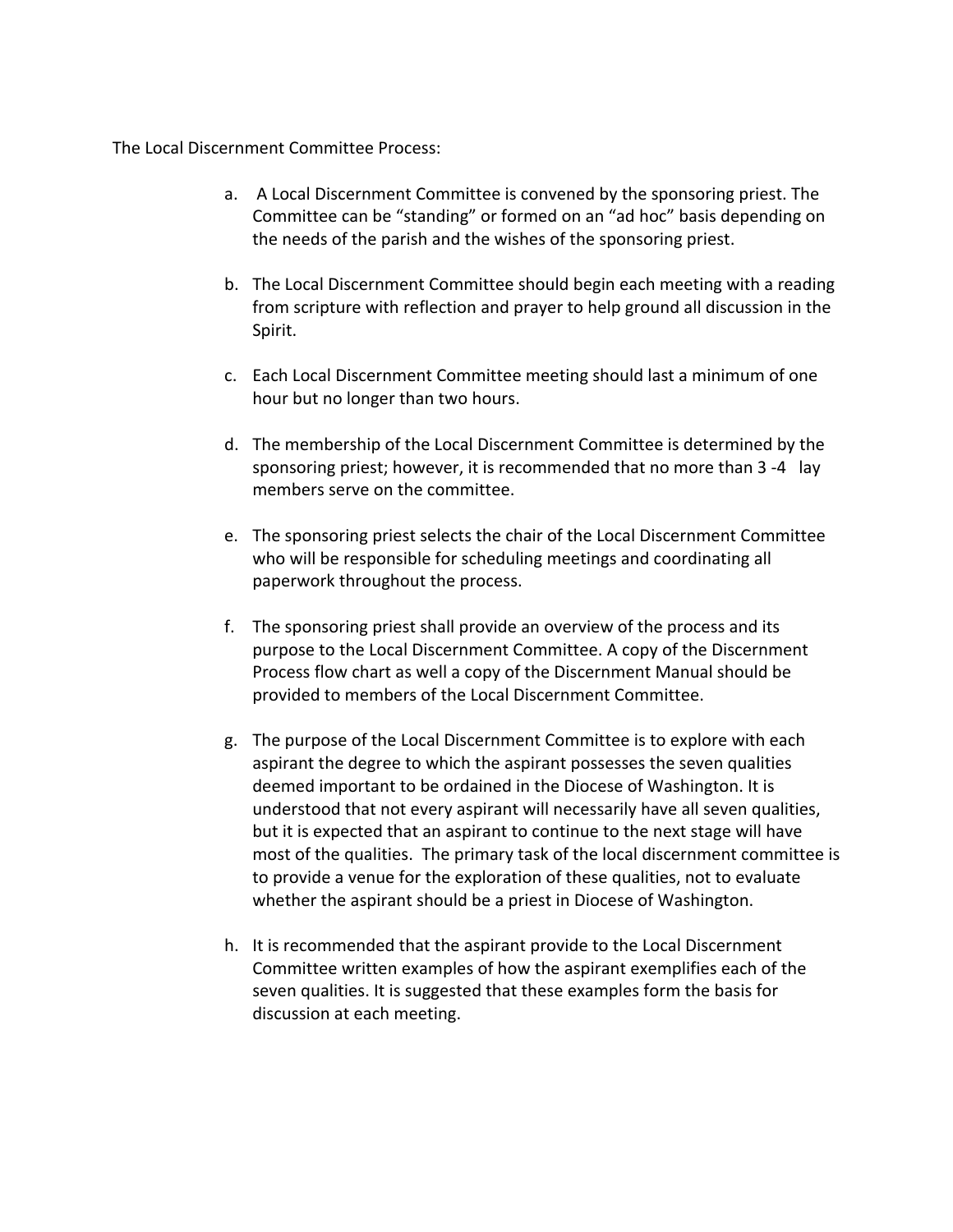- i. It is recommended that at least one meeting focus on the aspirant's spiritual autobiography: how and why does the aspirant feel called to ordained ministry? The aspirant should submit to the Local Discernment Committee a copy of his/her 3-5 page spiritual autobiography. Though the Committee is not assessing the aspirant's call, the aspirant will need to be able to articulate his/her call and the Local Discernment Committee is a good group to do that in. This exercise is intended to assist the aspirant in preparing the formal spiritual autobiography (Form 3) in the event that he/she moves forward.
- j. While there is no stipulated minimum number of meetings, it is anticipated that a thorough examination of the aspirant's qualities would take at least six meetings. However, the Committee should not meet more than twelve (12) months. The Local Discernment Committee may take one or more meetings to discuss an individual quality. During the twelfth month (or sooner based upon when the Committee determines it is ready), the Local Discernment Committee Feedback (Form 2) will be completed by the aspirant and by the chair of the Local Discernment Committee with the input of the Committee.
- k. The Local Discernment Committee and the aspirant will share their responses with the sponsoring priest and each other.
- l. If the aspirant decides to continue in the discernment process, the Committee's and the aspirant's forms should be sent to the Canon for Clergy Development.
- m. The sponsoring priest writes a recommendation, focusing on the ways the aspirant exhibits the qualities the Diocese has identified as important in priestly ministry. The recommendation is sent to the Canon for Clergy Development.
- n. The aspirant submits personal statements (Form 3) to the Canon for Clergy Development.
- o. All required information and submission must be completed and submitted to the Canon for Clergy Development at least one month before the Diocesan Review Group meets.